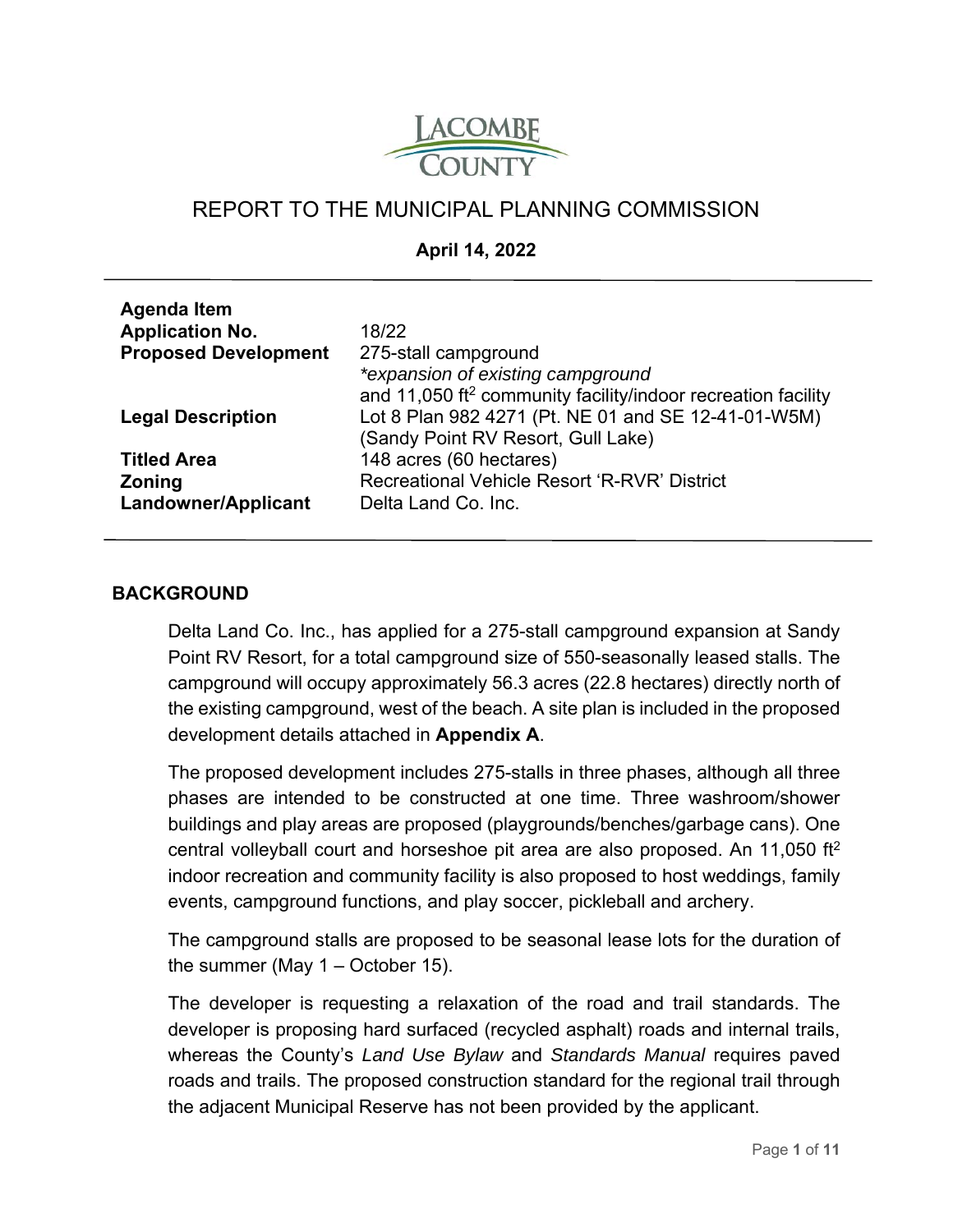The proposed hours of operation are 7 days/week, May 1 – October 15 (weather depending), 7 am to 10 pm.

The campground will be connected to the existing communal water and sewer system, and will provide 50 amp power to each stall.

The proposed development will have 2 resident on-site employees, and 3 nonresident off-site employees.

The developer estimates the proposed campground will generate approximately 50-150 vehicle trips per day, however, this estimate may be low as discussed under the heading of "County Department Circulation". There are 120 proposed visitor parking stalls in the campground expansion area, as well as 60 proposed parking stalls at the community facility/indoor recreation facility.

The developer proposes two bypass lanes on the main access road, the structure matching the existing road structure.

All trees are to remain except for roadway and parking pad construction.

The developer proposes winter storage for RV units on campground stalls, with all other recreational vehicles such as boats, seadoos, snowmobiles, etc being stored in the on-site storage compound.

The developer indicates the existing rules and regulations are working in a positive manner, as there have been no complaints received by neighbouring residents. However, there were concerns raised during the pre-application community consultation process, as discussed below.

## **POLICY CONSIDERATIONS**

The development is considered a "major campground", which is a discretionary use under the Recreational Vehicle Resort 'R-RVR' District of the County's *Land Use Bylaw* and requires the approval of the Municipal Planning Commission.

A major campground is defined as an "area which has been planned and improved for the seasonal short term occupancy of more than twenty (20) holiday trailers, motor homes, tents, campers or similar recreational vehicles, and is not used as a year round storage, or accommodation for residential use. Typical uses include tourist recreational vehicle parks, campsites and tenting grounds and recreational activities, such as picnic grounds, boating facilities and playgrounds."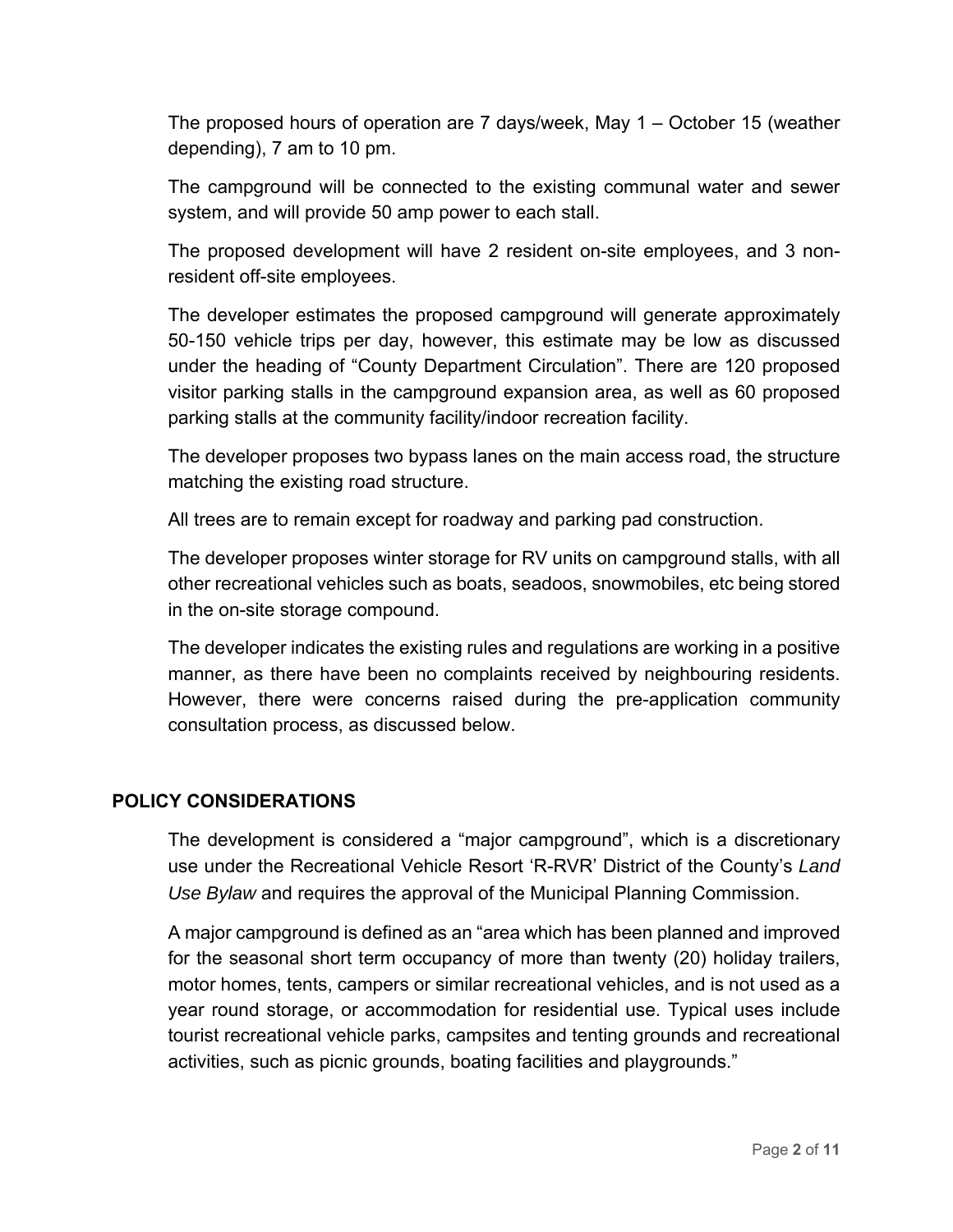The applicant of a major campground application shall undertake community consultation prior to an application being made to the County by pre-circulating to adjacent landowners within a 0.5-mile radius (*Land Use Bylaw* Policies 3.4(7) and 3.4(7)(a)). The applicant is required to submit a summary of their community consultation with the application outlining neighbours concerns and how these concerns will be addressed or why they cannot be addressed.

Paved roads and trails are a requirement of the *Land Use Bylaw* and the County's *Standards Manual*. The developer is requesting a relaxation of these standards to hard surfaced (recycled asphalt) roads and internal trails. It is unknown at this time what the intended construction standard is for the regional trail through the adjacent Municipal Reserve.

The property is located in the *Gull Lake Intermunicipal Development Plan* (IDP). The County's *Land Use Bylaw* requires new campgrounds within the IDP plan area to be located in the Recreational Vehicle Resort 'R-RVR' District or Recreation 'PR' District.

# **CIRCULATION RESPONSE**

# **DEVELOPER PRE-CIRCULATION**

Delta Land Co. Inc. has advised property owners within  $\frac{1}{2}$  mile radius of the proposed development. Eleven (11) responses were received during the precirculation, attached as **Appendix B** for the Municipal Planning Commissions' consideration.

Concerns received from adjacent property owners include:

#### Amenities

- capacity of existing and future proposed amenities with additional residents/leaseholders,
- additional congestion at the existing public amenities (beach, boat launch, parking lots),
- additional congestion at the existing developer amenity (marina),
- lack of parking space at the beach and boat launch,
- lack of paved trails to connect internal amenities and create safe opportunities for pedestrian access,
- lack of paved trails to be accessible for all (ie. wheelchair and scooter friendly access),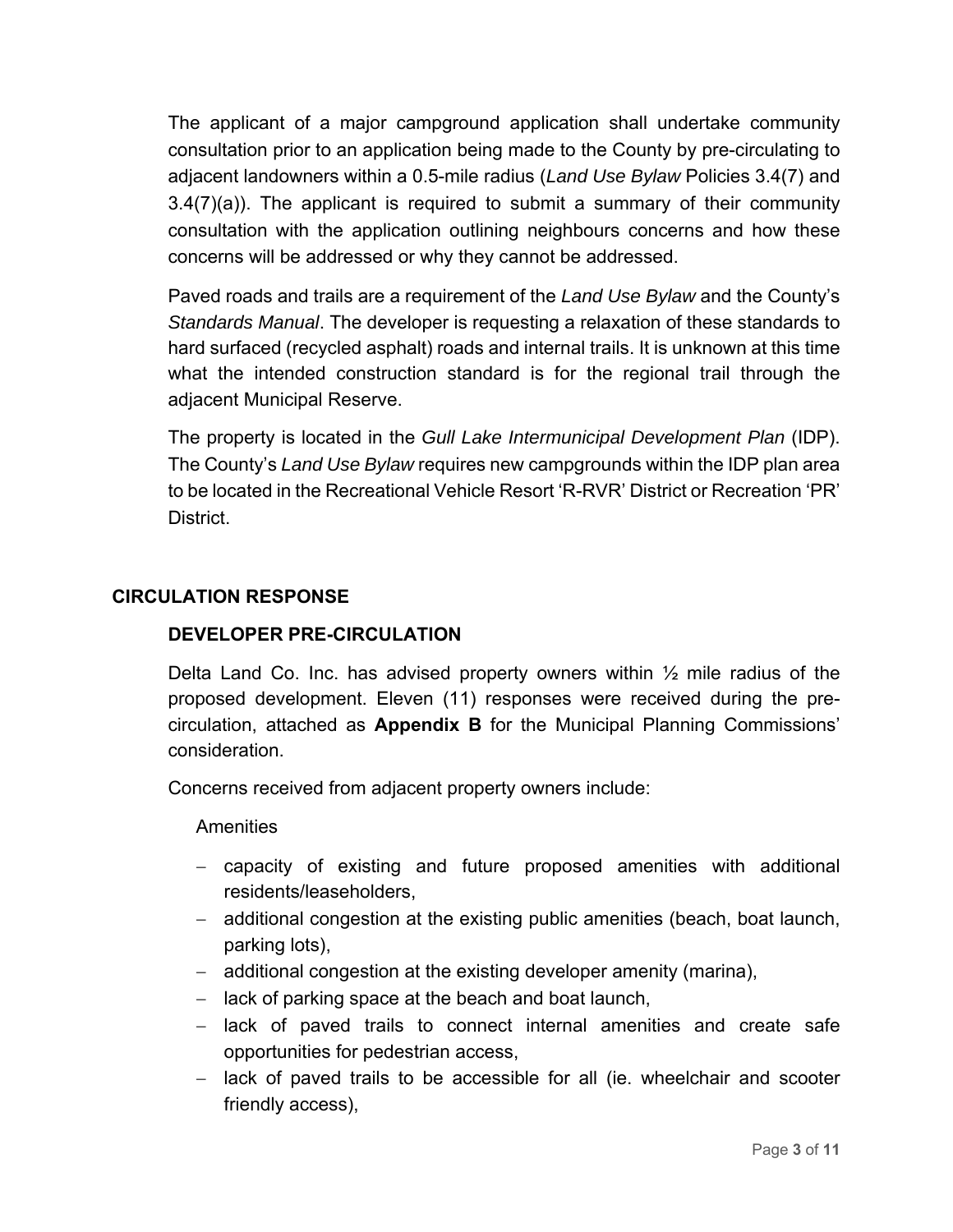- lack of paved trails to connect to adjacent communities, namely the Town of Bentley, and create safe opportunities for pedestrian access,
- $\overline{-}$  lack of proposed golf cart paths within the resort,
- inability of the developer to deliver promised and advertised amenities (golf course, clubhouse, swimming pool), while at the same time proposing expansion of the campground,

#### **Traffic**

- capacity of existing transportation route with additional traffic,
- developer underestimation of the traffic impact of the proposed 275-stalls,
- non-paved roads in existing campground
- lack of vehicular access points to Range Road 1-1 (both for normal traffic and emergency access)

#### Safety and Security

- safety and security of existing lots and residents/leaseholders,
- developer compliance with OH&S standards for construction areas,
- $-$  safety/evacuation planning,
- $-$  fire suppression planning,
- medical emergency planning,

#### **Environment**

- environmental impacts of proposed development on lake,
- $-$  engineering plans for water runoff,

#### Water/wastewater system

 ability of the water/wastewater system to handle extra capacity and how that private system will be managed by the developer,

#### **General**

- developer accountability and trust,
- inability of the developer to communicate with residents/leaseholders,
- lack of completion to the standards proposed for Phases 1-4 of the campground, and
- lack of developer transparency and developer enforcement of rules in place for seasonal leaseholders.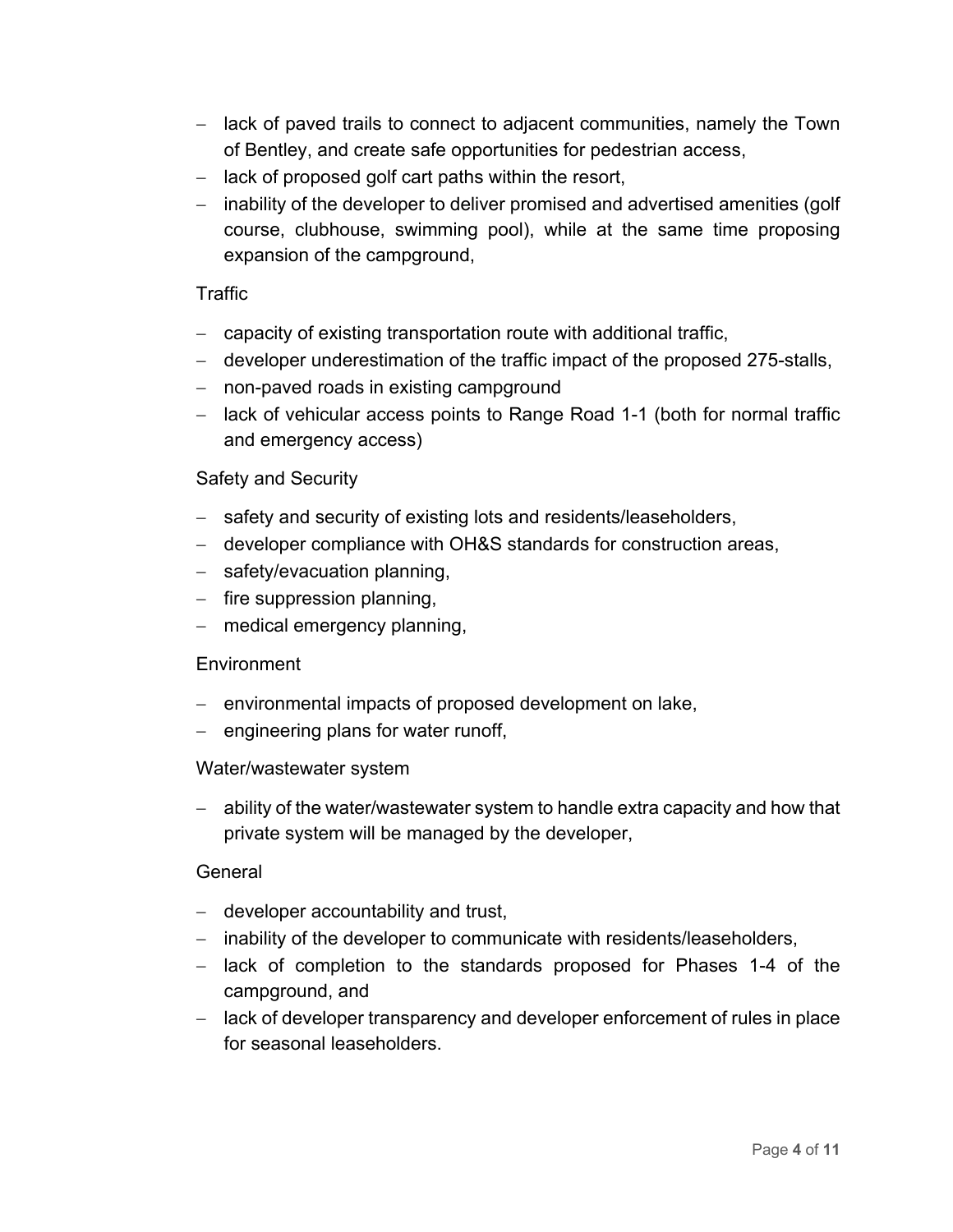## **DEVELOPER PROPOSED MITIGATION**

Individual responses were not provided from the developer to the concerned adjacent property owners. The developer's pre-circulation summary included the developer's response to the County regarding concerns as follows.

"Water/Sewer system

- The approved Water/Sewer system has been engineered to be upgraded as required in phases. This past summer during the extreme heat wave the second water well was brought on line and there were no volume issues after that. This addition of the second well has the capacity to supply Sandy Point at full build out as originally engineered. The sewer system also underwent an expansion this past fall to increase capacity to accommodate the additional usage.

Trail Systems within Sandy Point

 The trail system around the perimeter of Sandy Point between the lots and the lake is to be completed to a paved standard at the time phase 5 of the Resort is constructed (As per Lacombe County Development Agreement). At this time the trail is maintained by Lacombe County to a mowed standard. This trail starts at the South comer of the property and extends to the light house. An additional paved trail will be constructed from the beach to the North end of the property at completion of the Campground Expansion. This trail system is owned and operated by Lacombe County and is dedicated as Municipal Reserve Lands.

Lacombe County Main Road & RR11

 The Main access road leading from RR 11 to the lighthouse will have 2 turning lanes added (as shown in the application) to ease congestion turning into the Beach and Campground areas. This was done at the request of Lacombe County.

Emergency vehicle Access/Exit

 The Campground expansion will include the addition of a second entry/exit road as shown in the drawing sent in the package. This allows for numerous access/exits to the Main Road and RR11 including the additional emergency exit road at the South end of the Resort.

Storm Water Management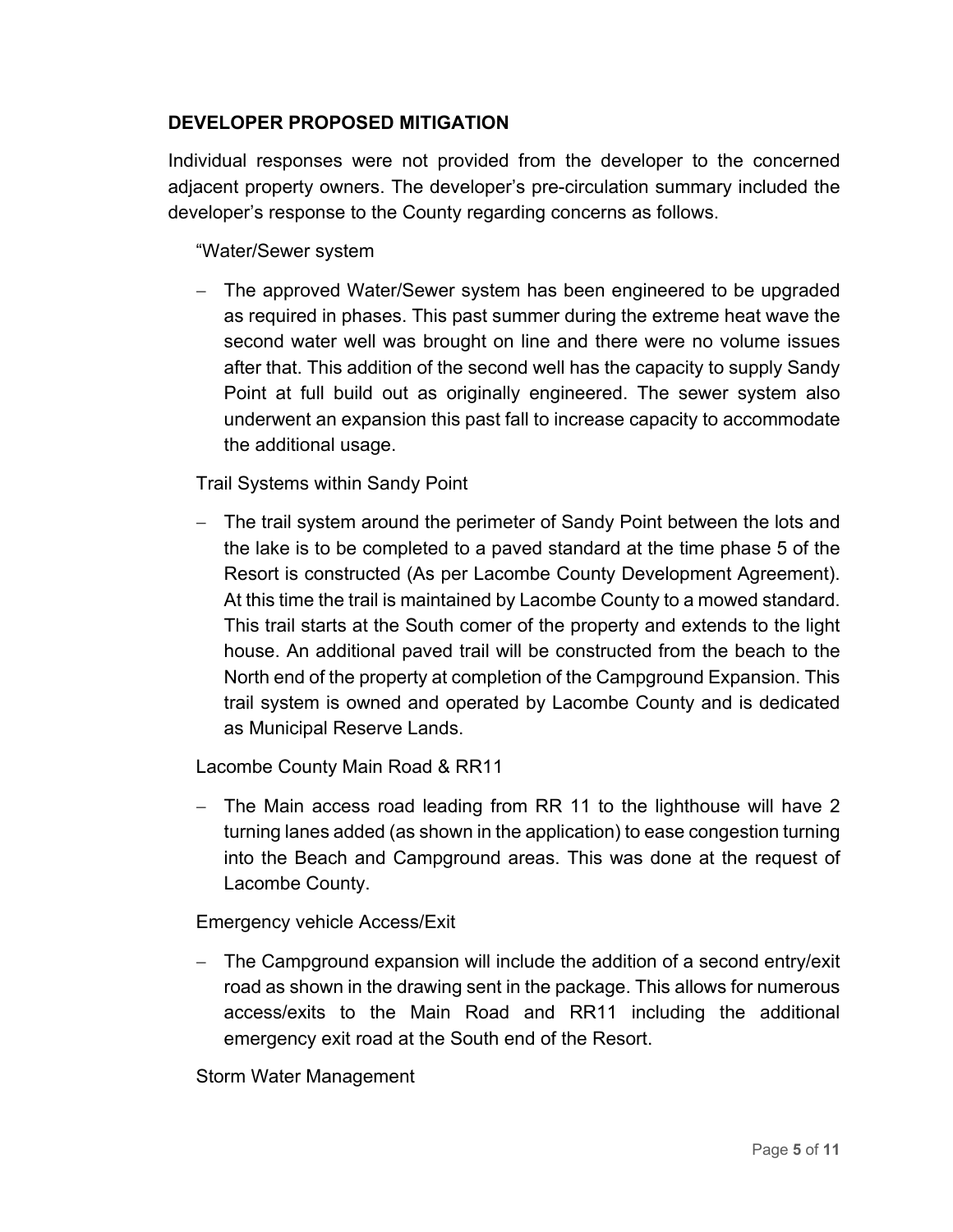- An approved, engineered Strom Water Management Report is required in order for Lacombe County to approve the application.

The main concern voiced from our lot owners was the traffic flow into and around the facility. We strongly believe that by adding the 2 turning lanes to the main road will help alleviate congestion around the beach and campground accesses."

## **AGENCY CIRCULATION**

Lacombe County circulated the application to the Summer Village of Gull Lake, Summer Village of Parkland Beach, and Ponoka County. No comments were received at the time of writing.

## **COUNTY DEPARTMENT CIRCULATION**

The County's Operations Department was circulated the application, and responded with comments and concerns as follows:

- $-$  The developer notes 50-150 vehicles per day during the summer. Operations believes this number to be a low estimate. According to the 7th Edition of the Trip Generation handbook, a conservative estimate would be 4 trips per site, per day. This equates to approximately 1100 trips per day to be expected at peak times.
- The 60 parking stalls for the 'arched rib structure' is acceptable, though any further development at the recreation site could affect this moving forward.
- The cross section shown through the lots, roadways, green spaces and trails in the campground is acceptable with the exception that the surfacing needs to be changed to a paved finish from recycled asphalt in order to be consistent with the County's *Land Use Bylaw* and *Standards Manual*.
- A cross section for the trail through the Municipal Reserve is still required. The alignment of the regional trail is accepted as shown and is to be built to County standards.
- There is no mention of the amount of visitor parking stalls, though based on the layout being comparable to the first stage of the campground, it appears visitor parking will be adequate.
- The developer has proposed two bypass lanes on the main road into the resort in lieu of a traffic impact assessment (TIA) for this localized area, which Operations accepts to address any potential traffic issues in this area.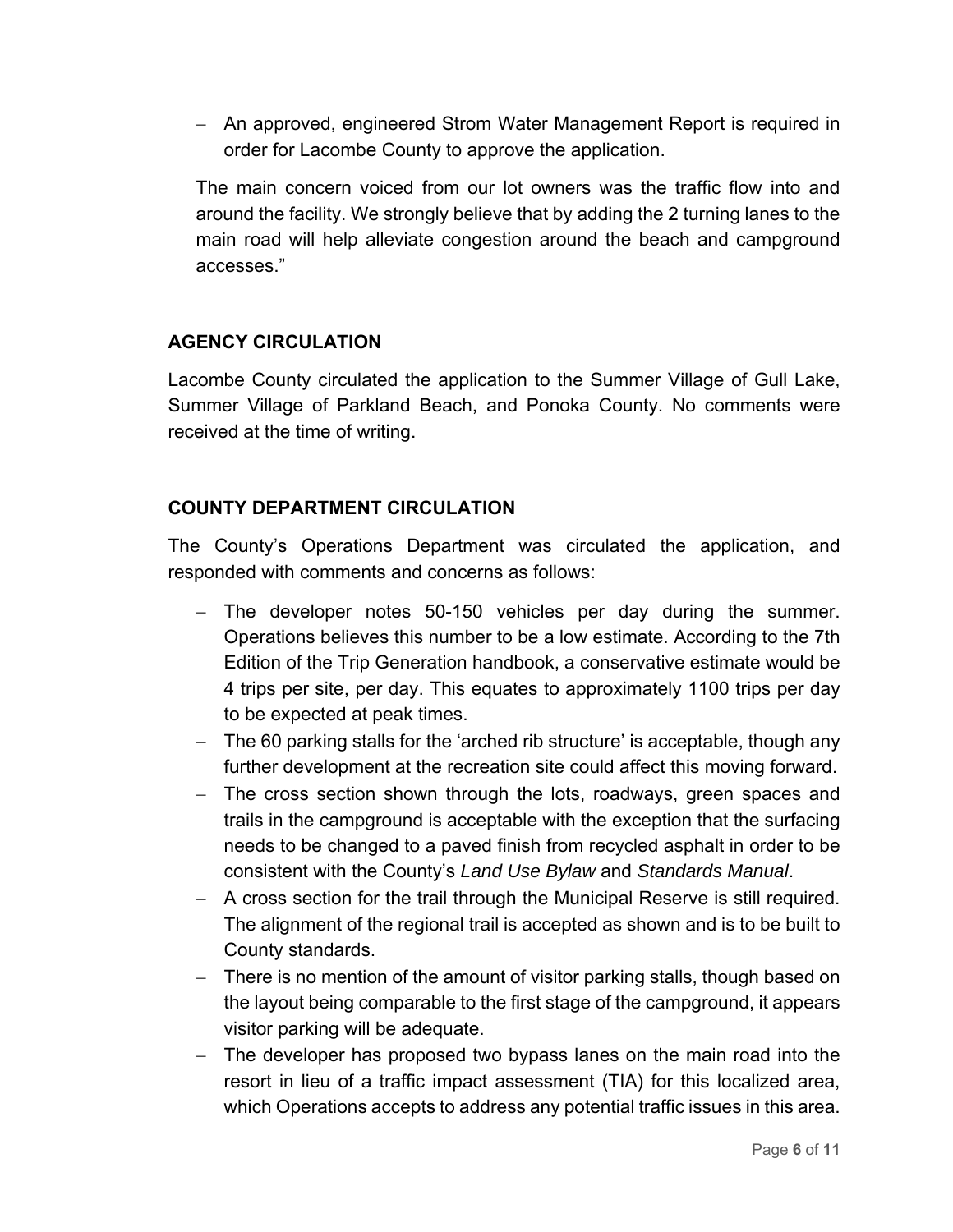The structure is to match the adjacent road structure. A TIA may be required for future development at the resort.

 The developer has provided a stormwater management report for proposed development, however at this time it is considered insufficient as it states the proposed development includes 'non-paved roadways' or 'gravel roads', while Lacombe County's standard requires paved roadways.

The County's Fire Chief was circulated the application, and had no additional comments or concerns with the application providing the Lacombe County standards for roadways within the campground are maintained in order to allow for emergency vehicle access.

## **ANALYSIS**

The proposed campground is considered a discretionary use within the Recreational Vehicle Resort 'R-RVR' District, therefore Municipal Planning Commission approval is required.

The proposed campground stalls are intended to replace condo units originally planned within Stage 2 of the overall development. Therefore, this proposed development would not increase the original units approved in the signed Development Agreement for Sandy Point RV Resort. However, Section 29.2 of the existing Development Agreement (October 14, 2010) outlines that the developer acknowledges that the County reserves the right to renegotiate this development agreement prior to the commencement of any development of Stage 2 (the location of this proposed campground development). A further Development Agreement may therefore be required of the developer at this time.

While the lands have been rezoned to accommodate a development similar to the proposed campground, staff are not satisfied with the proposed infrastructure and servicing standards contained within the proposed development application. Primary concerns include increased pedestrian traffic with lack of compensatory measures, undue interference with the amenities of the neighbourhood, noncompliance with the County's required standards for roads and trails which increases the potential for unsafe interactions between pedestrians and vehicles, and inadequate stormwater management.

The developer has demonstrated a lack of regard and compliance with County requirements. It is noted the developer is currently in non-compliance with Policy 3.1(1) of the Lacombe County *Land Use Bylaw*, which states: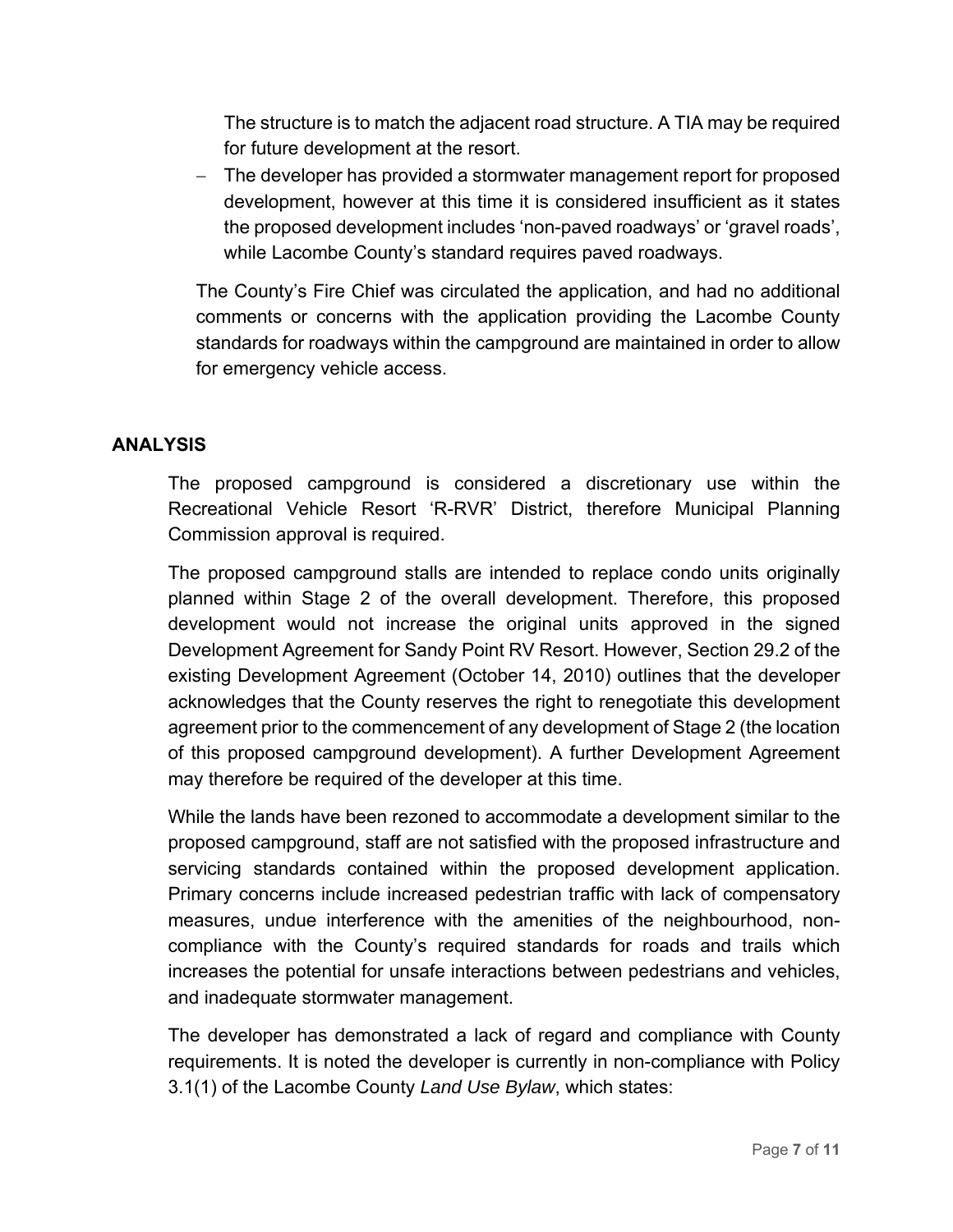*No development other than that designated in section 3.2 shall be undertaken within the County unless an application for it has been approved and a development permit issued.* 

The proposed development has commenced construction without County approval, demonstrating a lack of regard and compliance with County requirements.

During pre-circulation, adjacent property owners voiced a number of concerns with the proposed development, and the developer has not proposed sufficient mitigative measures to address those concerns.

In addition to adjacent property owner concerns, the Asini Wachi Nehiyawak Traditional Band/Bobtail Descendants (and Heritage Database Consulting Ltd.) has voiced concern with potential archaeological artifacts adjacent to the proposed development, and have requested a delay of approval on the proposed development until the Province of Alberta has completed and delivered their recommendations on the status of the crown archaeological site. The Province of Alberta has indicated that they will be conducting a site inspection in the coming spring months.

Any affected parties may appeal a decision made by the MPC. If appealed, the appeal lies with the Land and Property Rights Tribunal (LPRT), as the proposed development is subject of a licence, permit, approval or other authorization granted by the Minister of Environment and Parks.

## **STAFF RECOMMENDATION**

Staff recommend the Municipal Planning Commission REFUSE the application, for the following reasons:

1. The proposed development does not adequately address planning concerns with increased pedestrian traffic. The increase in pedestrian traffic on local roads has already been noted with previous phases, leading to safety concerns regarding interactions between pedestrians and vehicles. Without the provision of sufficient compensatory measures, which the developer does not propose to undertake, the additional increase in pedestrian traffic from an additional 275-stalls would unduly interfere with the safety of pedestrians.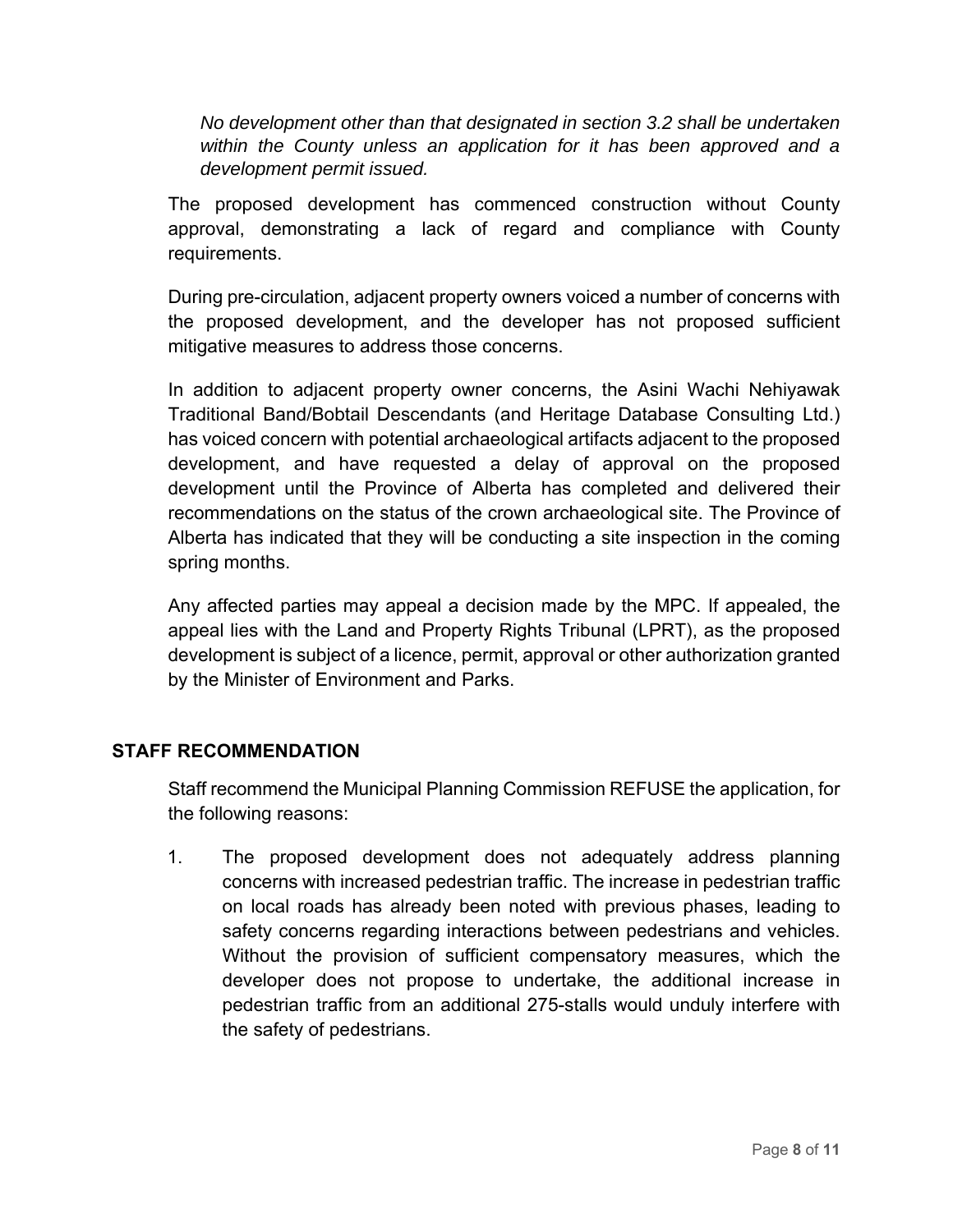The community reiterated the planning concerns with inadequate trail systems, increased pedestrian traffic on roadways, and lack of safety for pedestrians during consultation.

2. The proposed development would unduly interfere with the amenities of the neighbourhood. The existing public amenities (beach, parking lots and boat launch) are noted to already be at capacity during the busy summer months with the existing phases. Without the provision of sufficient compensatory measures, the increase in users seen from an additional 275-stalls would create additional congestion at these public amenities and unduly interfere with the use of and enjoyment of the existing public amenities.

The community reiterated the planning concerns with capacity at the beach and boat launch and continued enjoyment of these public amenities during consultation.

3. The proposed development does not comply with the standards for campground roads, internal trails, or regional trails as outlined in both the County's *Land Use Bylaw* and the County's *Standards Manual,* as well as it does not comply with requirements under the existing signed Development Agreement.

Section 6.21 of the County's *Land Use Bylaw* states "*roads shall be hard surfaced or surfaced to the satisfaction of the Development Authority and shall be: (i) 3.05 m (10 ft) in width for one-way traffic; and (ii) 6.10 m (20 ft) in width for two-way traffic*".

Section 6.21 of the County's *Land Use Bylaw* further states "*walkways with a minimum width of 1.62 m (4 ft) surfaced to the satisfaction of the Development Authority shall be provided from all stalls to all service buildings and facilities, refuse areas and recreation areas*".

The County's *Standards Manual* refers to paved road and trail standards: Drawing C-8 - RV Campground Primary Road; Drawing C-9 - RV Campground Arterial, Cul-de-sac or Single Access Road; Drawing F-1 Local Trail; and Drawing F-2 Regional Trail.

The existing signed Development Agreement Schedule C states the following regarding trail condominium common property facilities at Stage 2: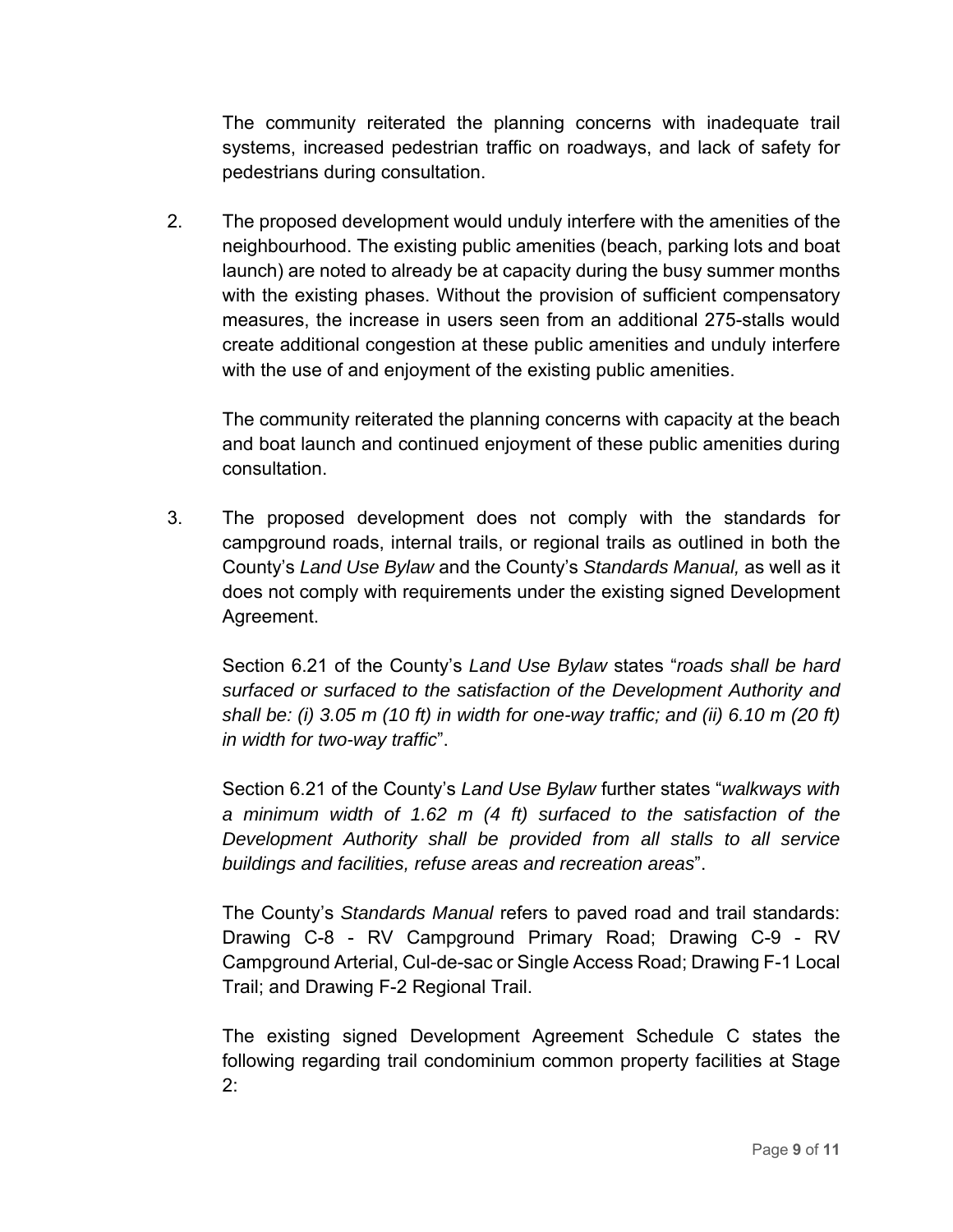- "regional trail link with beach area within Municipal Reserve to northwest edge of plan area in stage two:
	- two staging areas including;
		- Two picnic tables,
		- Two park benches, and
		- At least two garbage receptacles"

The proposed roads and internal campground trails are shown as 'hard surfaced (recycled asphalt)'' on the proposed site plan. The trail within the Municipal Reserve adjacent to Stage 2 does not have a construction standard indicated on the drawings provided, nor does it show amenities such as picnic tables, park benches, or garbage receptacles. It was noted that when requested to add these details to the drawings, the developer wished to proceed with the application as presented without those details. The developer has not provided a satisfactory reason for waiving or relaxing the applicable standards.

The community reiterated the planning concerns with non-paved roads and trails during consultation.

4. The proposed development does not adequately address planning concerns with stormwater management. The developer's submitted stormwater management report (Technical Memorandum re Sandy Point Stage 2 Stormwater Management, SNC Lavalin, February 8, 2022) was prepared under the assumption the proposed development included 'nonpaved roadways' or 'gravel roads', therefore the stormwater management plan does not sufficiently describe how storm water runoff will be managed in terms of both runoff rates and volumes, and water quality.

The community reiterated the planning concerns with drainage and stormwater management concerns during consultation.

#### **STAFF RECOMMENDATION AS ABOVE**

# **If the Municipal Planning Commission is considering to REFUSE the application as outlined above, staff recommend the following motion be DEFEATED:**

That the Municipal Planning Commission approve Development Permit Application No. 18/22 submitted by Delta Land Co. Inc. for permission to develop a 275-stall campground and 11,050 ft<sup>2</sup> community facility/indoor